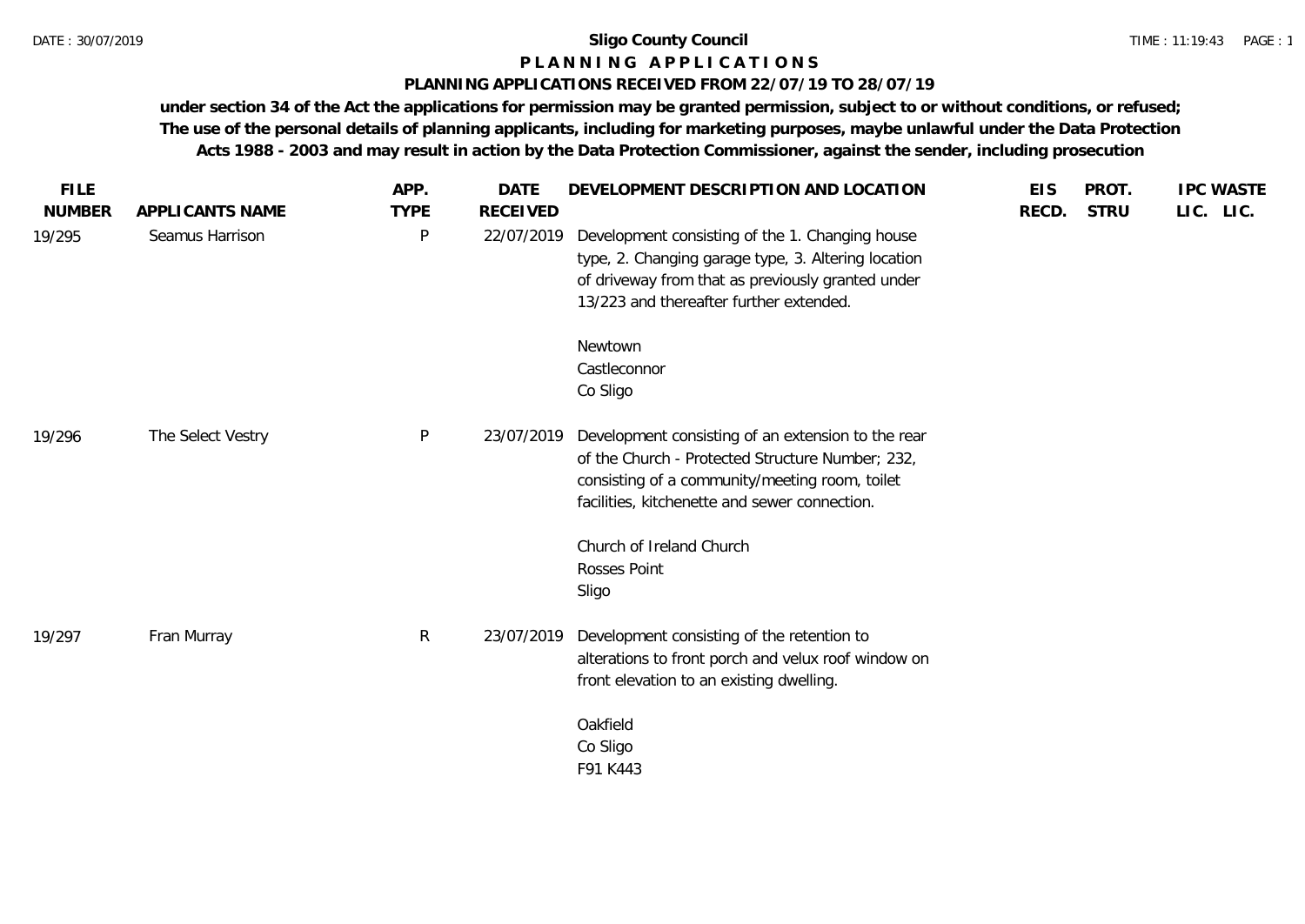### **P L A N N I N G A P P L I C A T I O N S**

# **PLANNING APPLICATIONS RECEIVED FROM 22/07/19 TO 28/07/19**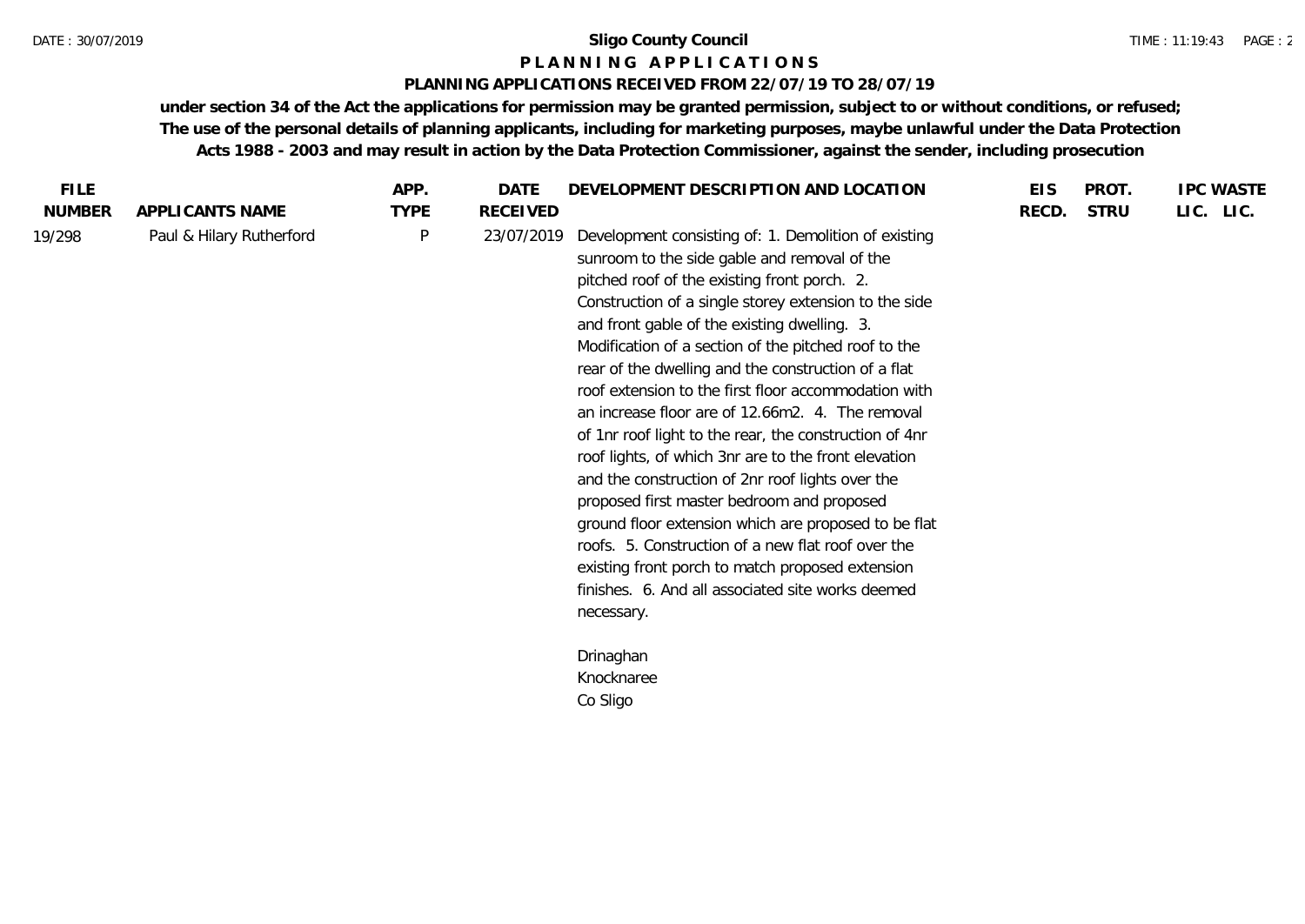### **P L A N N I N G A P P L I C A T I O N S**

# **PLANNING APPLICATIONS RECEIVED FROM 22/07/19 TO 28/07/19**

| <b>FILE</b>   |                                                          | APP.         | <b>DATE</b>     | DEVELOPMENT DESCRIPTION AND LOCATION                                                                                                                                                                                                                                                                                                                                                                                                                                                                    | <b>EIS</b> | PROT.       | <b>IPC WASTE</b> |
|---------------|----------------------------------------------------------|--------------|-----------------|---------------------------------------------------------------------------------------------------------------------------------------------------------------------------------------------------------------------------------------------------------------------------------------------------------------------------------------------------------------------------------------------------------------------------------------------------------------------------------------------------------|------------|-------------|------------------|
| <b>NUMBER</b> | APPLICANTS NAME                                          | <b>TYPE</b>  | <b>RECEIVED</b> |                                                                                                                                                                                                                                                                                                                                                                                                                                                                                                         | RECD.      | <b>STRU</b> | LIC. LIC.        |
| 19/299        | Ciara Walsh                                              | $\mathsf{P}$ | 23/07/2019      | Development consisting of the convertion of an<br>existing outbuildings, currently used for agricultural<br>and general storage purposes, to a two storey type<br>domestic dwelling. Construction of a new Waste<br>Water Treatment System to EPA code of practice and<br>all ancillary works. The building to which this<br>application relates to the referenced on the record of<br>the National Inventory of Architectural Heritage Reg.<br>No. 32402102.<br>Doonamurray<br>Ballygawley<br>Co Sligo |            |             |                  |
| 19/300        | Mayo Sligo Leitrim Education<br>Training Board (MSLEBTB) | P            | 24/07/2019      | Development consisting of the change of use of an<br>existing storage building to a seated auditorium and<br>construction of an extension to the existing building<br>to facilitate a welcome lobby, ancillary storage and<br>toilet/sanitary accommodation along with all<br>associated site works and services.<br>Sligo Training Centre<br>Manorhamilton Road<br>Ballytivnan<br>Sligo                                                                                                                |            |             |                  |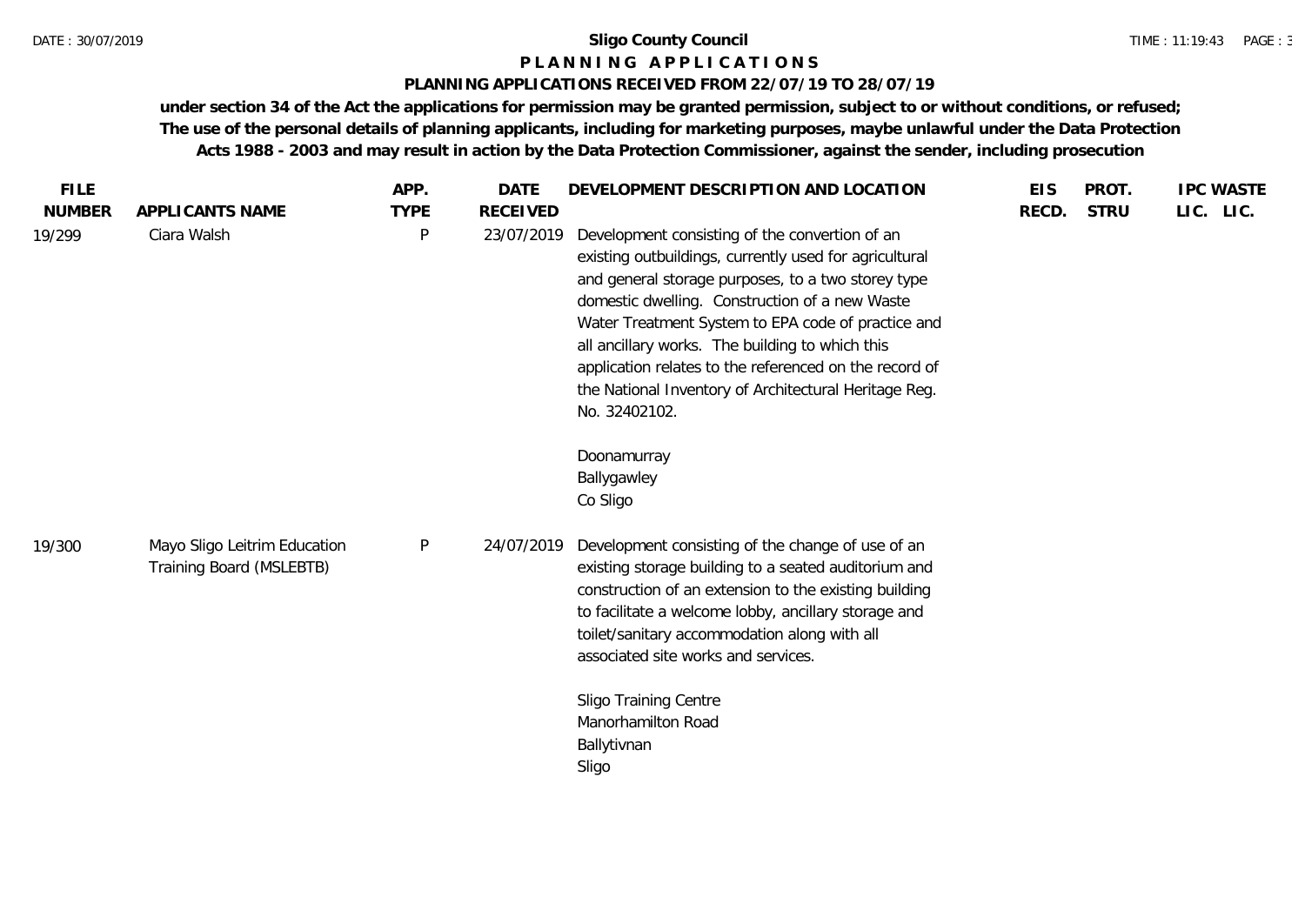### **P L A N N I N G A P P L I C A T I O N S**

# **PLANNING APPLICATIONS RECEIVED FROM 22/07/19 TO 28/07/19**

| <b>FILE</b>   |                                   | APP.        | DATE            | DEVELOPMENT DESCRIPTION AND LOCATION                                                                                                                                                                                                                                                                                                                                                                                                                                                                                                                                                                                                      | <b>EIS</b> | <b>PROT</b> | <b>IPC WASTE</b> |
|---------------|-----------------------------------|-------------|-----------------|-------------------------------------------------------------------------------------------------------------------------------------------------------------------------------------------------------------------------------------------------------------------------------------------------------------------------------------------------------------------------------------------------------------------------------------------------------------------------------------------------------------------------------------------------------------------------------------------------------------------------------------------|------------|-------------|------------------|
| <b>NUMBER</b> | APPLICANTS NAME                   | <b>TYPE</b> | <b>RECEIVED</b> |                                                                                                                                                                                                                                                                                                                                                                                                                                                                                                                                                                                                                                           | RECD.      | <b>STRU</b> | LIC. LIC.        |
| 19/301        | Better Value Unlimited<br>Company | P           | 24/07/2019      | Development consisting of permission for a period<br>of 5 years for construction of a temporary surface<br>car park to be used by Dunnes Stores customers and<br>staff. Entry and exit to the temporary car park will<br>be via the existing Dunnes Stores car park including<br>a new vehicular exit onto Adelade Street from the<br>temporary car park. The proposed development<br>includes ancillary site works including the repair and<br>replacement of boundary walls, surface drainage,<br>public lighting, cycle parking and new pay & display<br>parking machines.<br>Lands South of Dunnes Stores<br>Adelaide Street<br>Sligo |            |             |                  |
|               |                                   |             |                 |                                                                                                                                                                                                                                                                                                                                                                                                                                                                                                                                                                                                                                           |            |             |                  |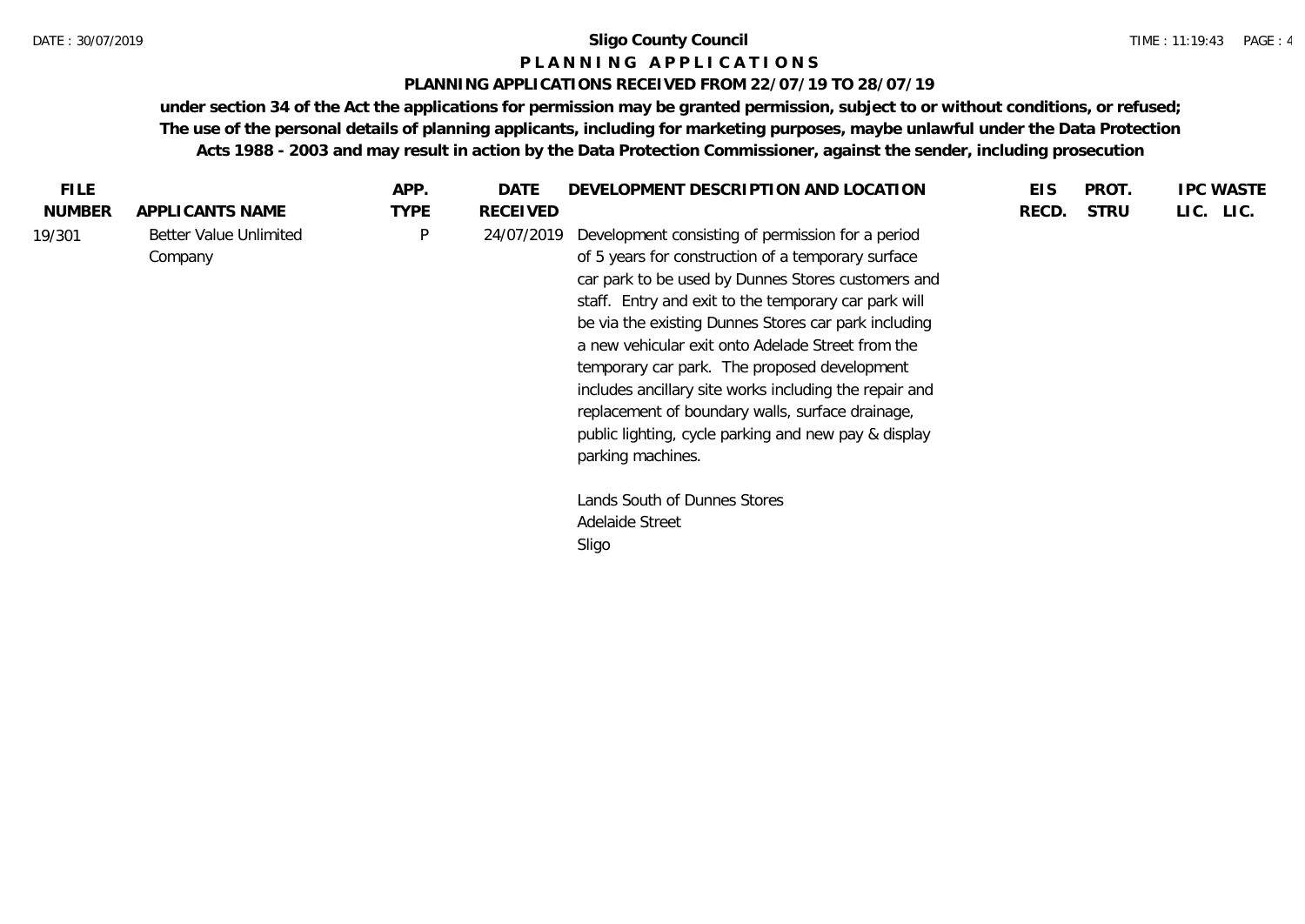# **P L A N N I N G A P P L I C A T I O N S**

# **PLANNING APPLICATIONS RECEIVED FROM 22/07/19 TO 28/07/19**

| <b>FILE</b>   |                             | APP.         | <b>DATE</b> | DEVELOPMENT DESCRIPTION AND LOCATION                                                                                                                                                                                                                                                                                                                                                                                                                                                                                                                                                                                                                                                                                                                                                                                                                                                   | <b>EIS</b> | PROT.       | <b>IPC WASTE</b> |
|---------------|-----------------------------|--------------|-------------|----------------------------------------------------------------------------------------------------------------------------------------------------------------------------------------------------------------------------------------------------------------------------------------------------------------------------------------------------------------------------------------------------------------------------------------------------------------------------------------------------------------------------------------------------------------------------------------------------------------------------------------------------------------------------------------------------------------------------------------------------------------------------------------------------------------------------------------------------------------------------------------|------------|-------------|------------------|
| <b>NUMBER</b> | APPLICANTS NAME             | <b>TYPE</b>  | RECEIVED    |                                                                                                                                                                                                                                                                                                                                                                                                                                                                                                                                                                                                                                                                                                                                                                                                                                                                                        | RECD.      | <b>STRU</b> | LIC. LIC.        |
| 19/302        | <b>Connolly Motor Group</b> | $\mathsf{P}$ | 25/07/2019  | Development consisting of :- (1) Change of use to<br>part of ground floor level of existing building from<br>Retail Warehousing use to 'Seat' Motor Dealership<br>including car showroom, associated offices, ancillary<br>accommodation and all necessary internal works.<br>(2) Provision of new 6.0m high free-standing<br>Corner-Wall incorporating the 'Seat' logo (3)<br>Provision of new 2.850m high free-standing wall<br>incorporating entrance arch to the showroom, (4)<br>Provision of new 4.00m X 1.00m dealer name<br>signage fixed to the front of the existing building,<br>(5) Minor changes to existing elevations<br>incorporating modifications to existing curtain wall<br>glazing and provision of new sliding door, (6)<br>Provision of new 6.00m high pylon sign to include<br>the 'Seat' logo (7) Connection to existing services<br>and all ancillary works. |            |             |                  |
|               |                             |              |             | Unit 3, North-West Business Park<br>Rathrippen                                                                                                                                                                                                                                                                                                                                                                                                                                                                                                                                                                                                                                                                                                                                                                                                                                         |            |             |                  |
|               |                             |              |             | Collooney                                                                                                                                                                                                                                                                                                                                                                                                                                                                                                                                                                                                                                                                                                                                                                                                                                                                              |            |             |                  |
|               |                             |              |             | Co Sligo                                                                                                                                                                                                                                                                                                                                                                                                                                                                                                                                                                                                                                                                                                                                                                                                                                                                               |            |             |                  |
|               |                             |              |             |                                                                                                                                                                                                                                                                                                                                                                                                                                                                                                                                                                                                                                                                                                                                                                                                                                                                                        |            |             |                  |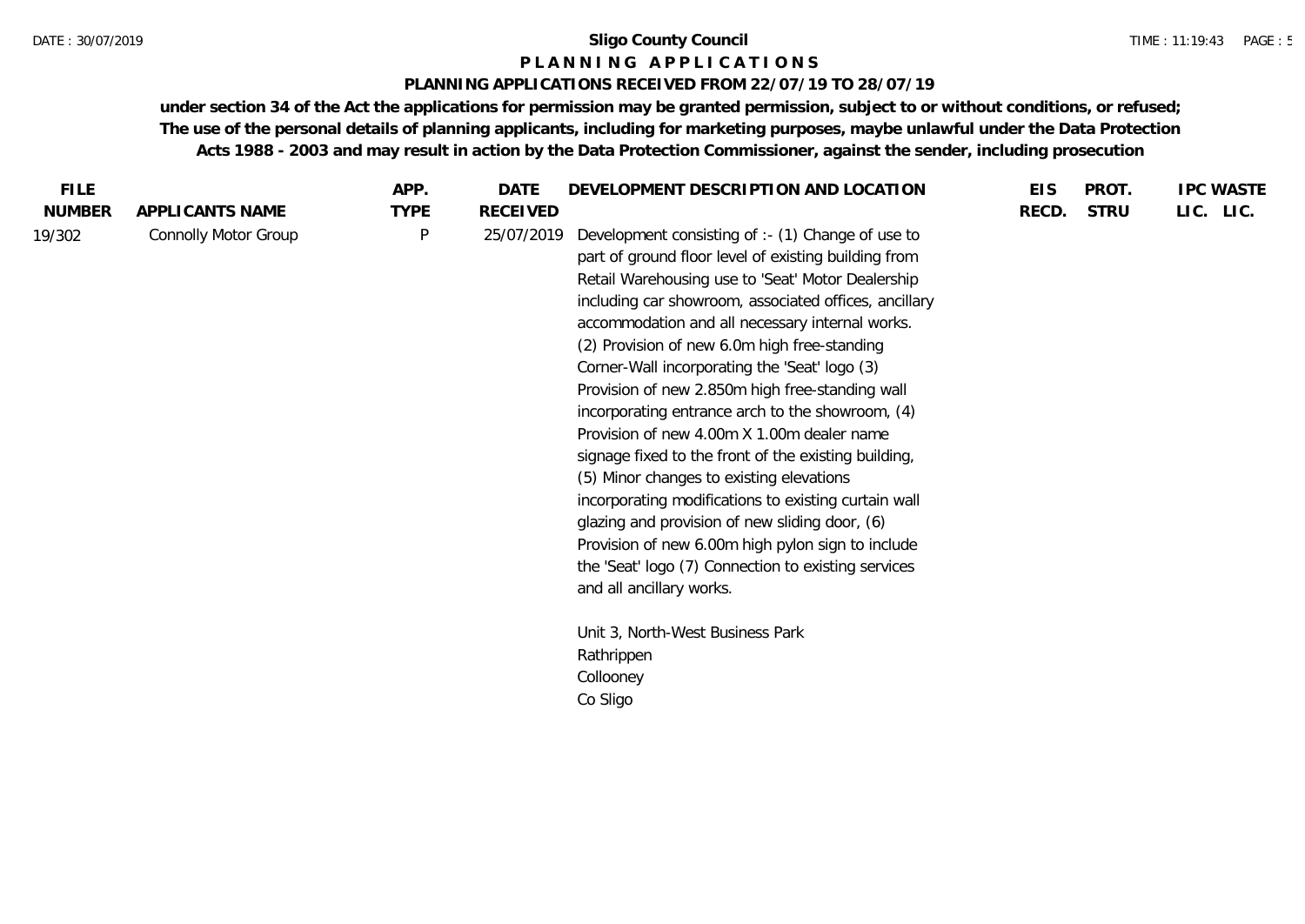# **P L A N N I N G A P P L I C A T I O N S**

# **PLANNING APPLICATIONS RECEIVED FROM 22/07/19 TO 28/07/19**

| <b>FILE</b>   |                              | APP.         | <b>DATE</b> | DEVELOPMENT DESCRIPTION AND LOCATION                                                                                                                                                                                                                                                                                                                                                                                                                                                                                                                                                                                                     | <b>EIS</b> | PROT.       | <b>IPC WASTE</b> |
|---------------|------------------------------|--------------|-------------|------------------------------------------------------------------------------------------------------------------------------------------------------------------------------------------------------------------------------------------------------------------------------------------------------------------------------------------------------------------------------------------------------------------------------------------------------------------------------------------------------------------------------------------------------------------------------------------------------------------------------------------|------------|-------------|------------------|
| <b>NUMBER</b> | APPLICANTS NAME              | <b>TYPE</b>  | RECEIVED    |                                                                                                                                                                                                                                                                                                                                                                                                                                                                                                                                                                                                                                          | RECD.      | <b>STRU</b> | LIC. LIC.        |
| 19/303        | Colin & Karen Reynolds       | $\mathsf{P}$ | 25/07/2019  | development consisting of - (1) to retain and amend<br>the existing vehicular site entrance in accordance<br>with County Development Standards. (2) To retain<br>300m3 or 510 tonnes approximately of imported<br>subsoil fill (EWC 17/05/04) over a site area of<br>600m2 approximately & to apply for planning<br>permission for the following: (3) Construct a new<br>single storey dwelling. (4) Construct an on-site PET<br>system with a tertiary treatment system and<br>associated gravel distribution layer. (5) Carry out all<br>associated site development works deemed<br>necessary.<br>Creevymore<br>Cliffony<br>Co. Sligo |            |             |                  |
| 19/304        | Dublin Road Coillte Teoranta | P            | 26/07/2019  | Development consisting of construction of a new<br>forestry road entrance including all associated site<br>works.                                                                                                                                                                                                                                                                                                                                                                                                                                                                                                                        |            |             |                  |
|               |                              |              |             | Coolrecuill Td                                                                                                                                                                                                                                                                                                                                                                                                                                                                                                                                                                                                                           |            |             |                  |
|               |                              |              |             | Co Sligo                                                                                                                                                                                                                                                                                                                                                                                                                                                                                                                                                                                                                                 |            |             |                  |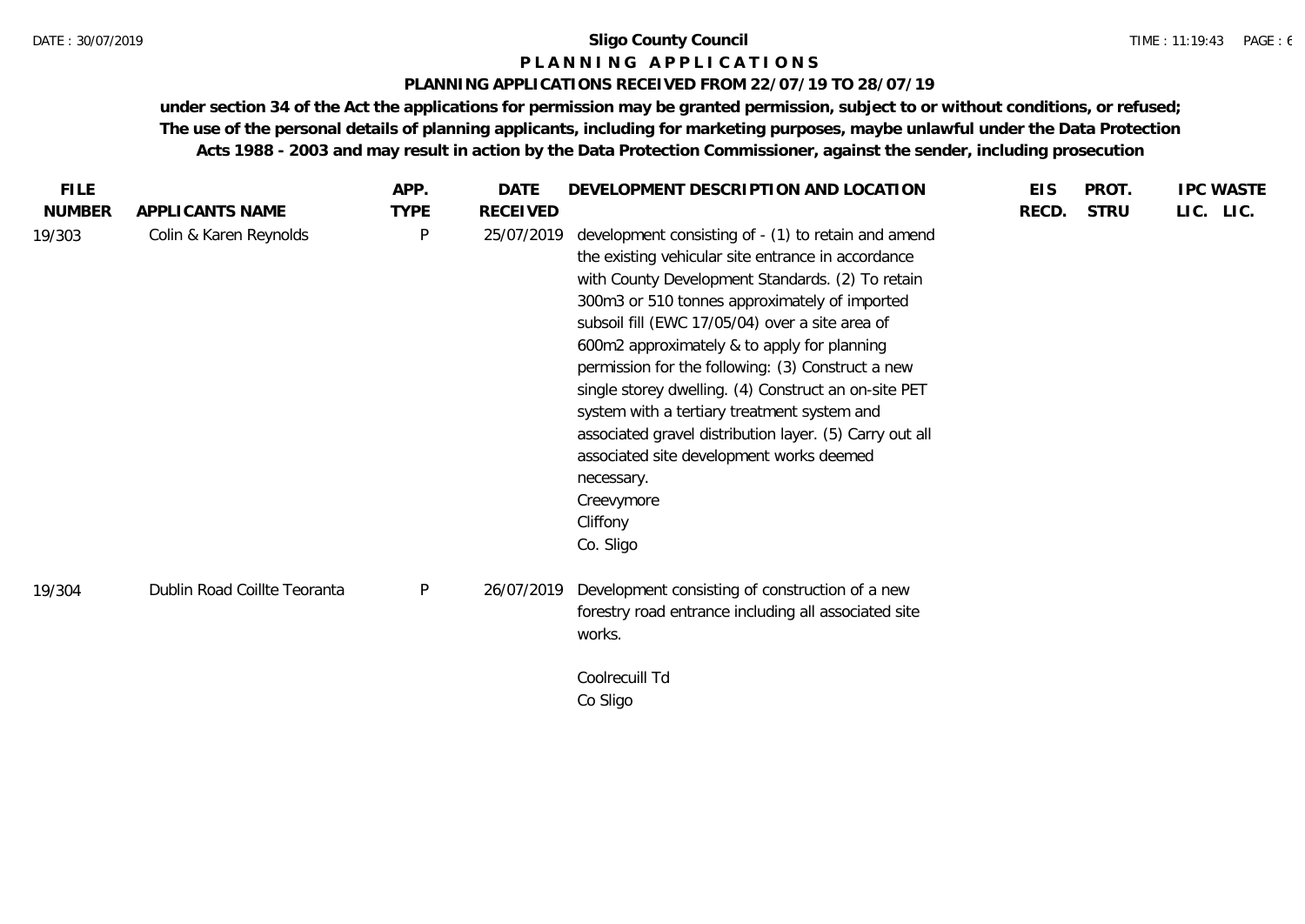# **P L A N N I N G A P P L I C A T I O N S**

# **PLANNING APPLICATIONS RECEIVED FROM 22/07/19 TO 28/07/19**

**under section 34 of the Act the applications for permission may be granted permission, subject to or without conditions, or refused; The use of the personal details of planning applicants, including for marketing purposes, maybe unlawful under the Data Protection Acts 1988 - 2003 and may result in action by the Data Protection Commissioner, against the sender, including prosecution**

| FILE.         |                                     | APP.        | DATE       | DEVELOPMENT DESCRIPTION AND LOCATION                                                                                                                                                                                                                                                 | EIS   | PROT.       | <b>IPC WASTE</b> |
|---------------|-------------------------------------|-------------|------------|--------------------------------------------------------------------------------------------------------------------------------------------------------------------------------------------------------------------------------------------------------------------------------------|-------|-------------|------------------|
| <b>NUMBER</b> | APPLICANTS NAME                     | <b>TYPE</b> | RECEIVED   |                                                                                                                                                                                                                                                                                      | RECD. | <b>STRU</b> | LIC. LIC.        |
| 19/305        | Stiefel Laboratories Ireland<br>Ltd | R           | 26/07/2019 | Development consisting of retention of alterations<br>comprised of a) 23 additional carparking spaces at<br>south east site, and b) alterations to south east<br>facade of QA2 Building to north east corner of site<br>(PP 15193 refers), on the site of their existing<br>factory. |       |             |                  |
|               |                                     |             |            | Finisklin Business Park<br>Sligo                                                                                                                                                                                                                                                     |       |             |                  |

**Total: 11**

\*\*\* END OF REPORT \*\*\*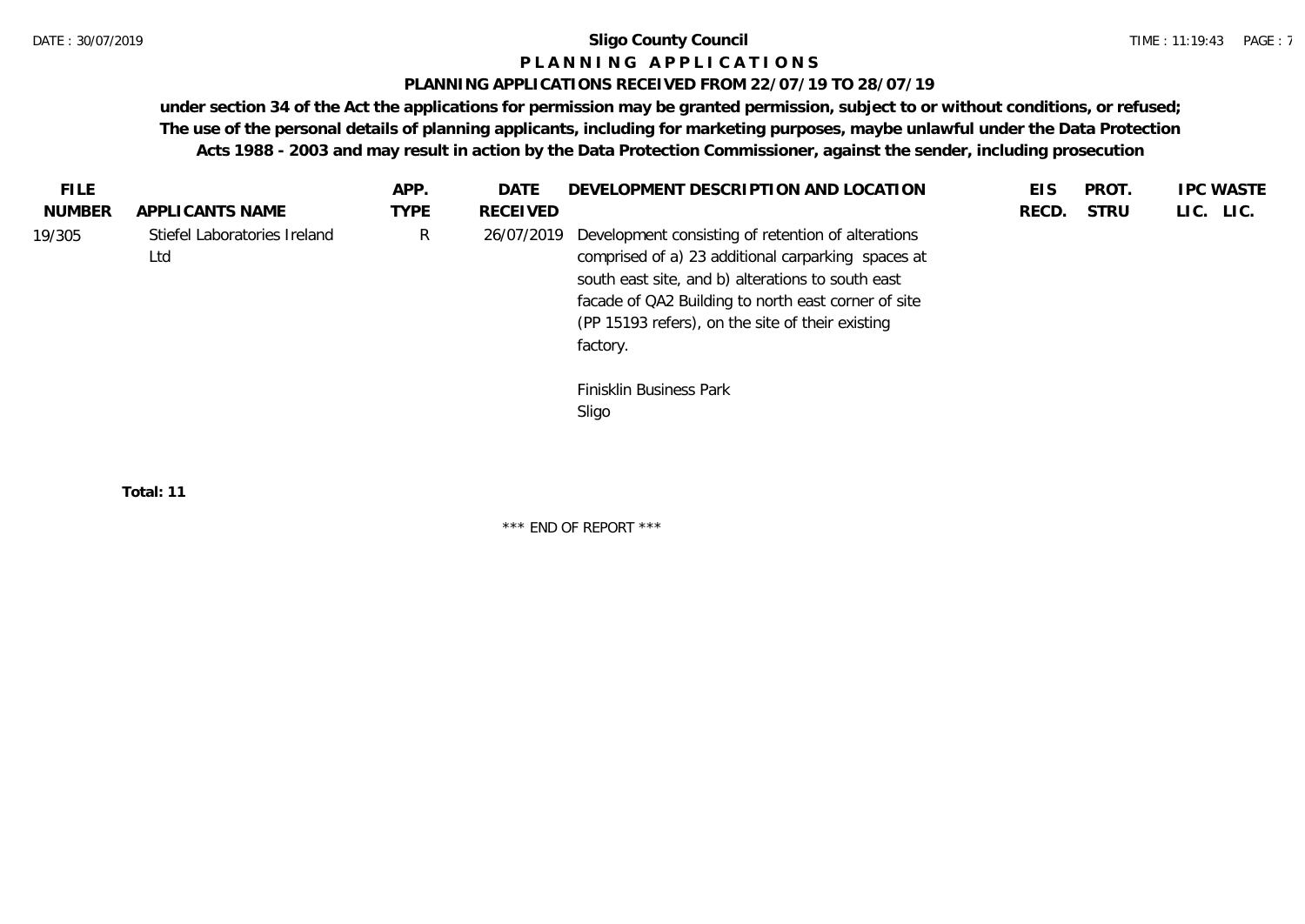# **P L A N N I N G A P P L I C A T I O N S**

# **PLANNING APPLICATIONS GRANTED FROM 22/07/2019 TO 28/07/2019**

**in deciding a planning application the planning authority, in accordance with section 34(3) of the Act, has had regard to submissions or observations recieved in accordance with these Regulations;**

| <b>FILE</b>   |                           | APP.        | <b>DATE</b>     |                                                                                                                                                                                                                                                                                                                                                                                                                                                                                                                                                           | M.O.       | M.O.          |
|---------------|---------------------------|-------------|-----------------|-----------------------------------------------------------------------------------------------------------------------------------------------------------------------------------------------------------------------------------------------------------------------------------------------------------------------------------------------------------------------------------------------------------------------------------------------------------------------------------------------------------------------------------------------------------|------------|---------------|
| <b>NUMBER</b> | APPLICANTS NAME           | <b>TYPE</b> | <b>RECEIVED</b> | DEVELOPMENT DESCRIPTION AND LOCATION                                                                                                                                                                                                                                                                                                                                                                                                                                                                                                                      | DATE       | <b>NUMBER</b> |
| 18/469        | Graham Byrne              | P           | 03/12/2018      | Development consisting of construction of a split-level<br>dwelling house with domestic garage, access road,<br>connection to public sewer and all associated site works.<br>Rosses Upper Td.<br>Rosses Point<br>Co. Sligo                                                                                                                                                                                                                                                                                                                                | 24/07/2019 | P329/19       |
| 19/49         | Knoxpark Developments Ltd | P           | 15/02/2019      | for development consisting of the construction of 88 new<br>dwelling units, comprising of; 55 no. 3 bedroom<br>semi-detached houses, 17 no. 4 bedroom semi-detached<br>houses, 2 no. 4 bedroom detached house, 4 no. 1<br>bedroom apartments, 8 no. 2 bedroom apartments, and<br>2 no. 3 bedroom apartments, together with connection<br>to existing public sewer system, creation of public open<br>space, works to site boundaries, and all other associated<br>site works and services including a pedestrian link to<br>Knappagh Road/Strandhill Road | 24/07/2019 | P330/19       |
|               |                           |             |                 | Ard Finn<br>Rathedmond<br>Sligo                                                                                                                                                                                                                                                                                                                                                                                                                                                                                                                           |            |               |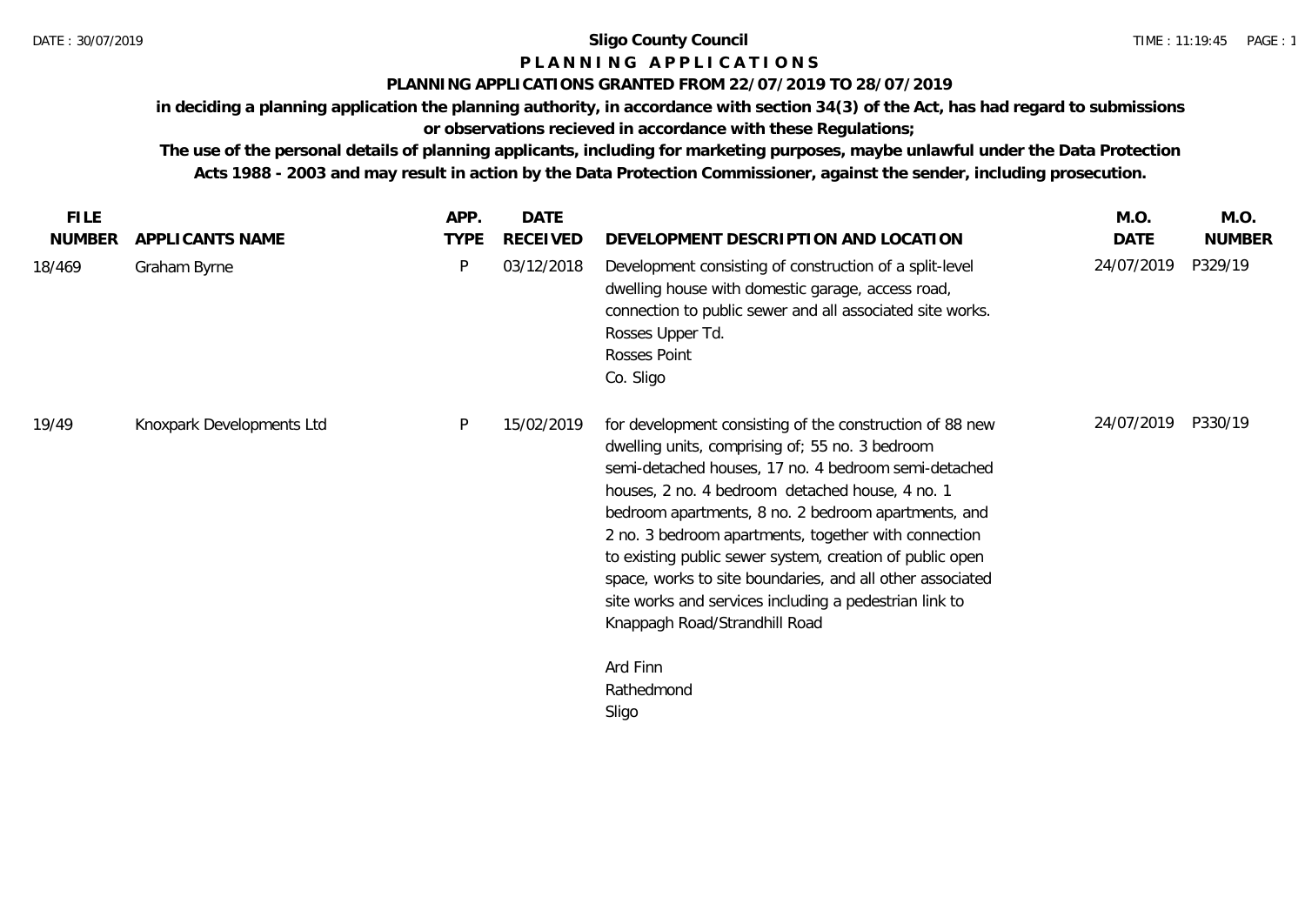# **P L A N N I N G A P P L I C A T I O N S**

# **PLANNING APPLICATIONS GRANTED FROM 22/07/2019 TO 28/07/2019**

**in deciding a planning application the planning authority, in accordance with section 34(3) of the Act, has had regard to submissions** 

**or observations recieved in accordance with these Regulations;**

| <b>FILE</b>   |                        | APP.        | <b>DATE</b>     |                                                                                                                                                                                                                                                                                                           | M.O.        | M.O.          |
|---------------|------------------------|-------------|-----------------|-----------------------------------------------------------------------------------------------------------------------------------------------------------------------------------------------------------------------------------------------------------------------------------------------------------|-------------|---------------|
| <b>NUMBER</b> | APPLICANTS NAME        | <b>TYPE</b> | <b>RECEIVED</b> | DEVELOPMENT DESCRIPTION AND LOCATION                                                                                                                                                                                                                                                                      | <b>DATE</b> | <b>NUMBER</b> |
| 19/215        | Brenda Cullen          | P           | 31/05/2019      | development consisting of (a) change of use of existing<br>commercial storage unit to retail unit, (b) revise front<br>elevation with the installation of a new large window and<br>(c) install signage on front elevation.<br>3 Mail Coach Road<br>Sligo                                                 | 22/07/2019  | P324/19       |
| 19/216        | Ronan & Olive McGovern | P           | 04/06/2019      | development consisting of (a) demolish attached garage<br>to existing house, (b) to make alterations to existing<br>elevations, (c) provide a single storey side extension to<br>existing dwelling house, together with all ancillary site<br>works and services.<br>Cloonloogh<br>Via Boyle<br>Co. Sligo | 24/07/2019  | P334/19       |
| 19/218        | John & Lisa Monahan    | P           | 05/06/2019      | development consisting of construction of a new<br>dwelling, a new garage, a new gateway for vehicular<br>access, a septic tank and percolation area and all<br>associated site works.<br>Larass<br>Strandhill<br>Co. Sligo                                                                               | 24/07/2019  | P331/19       |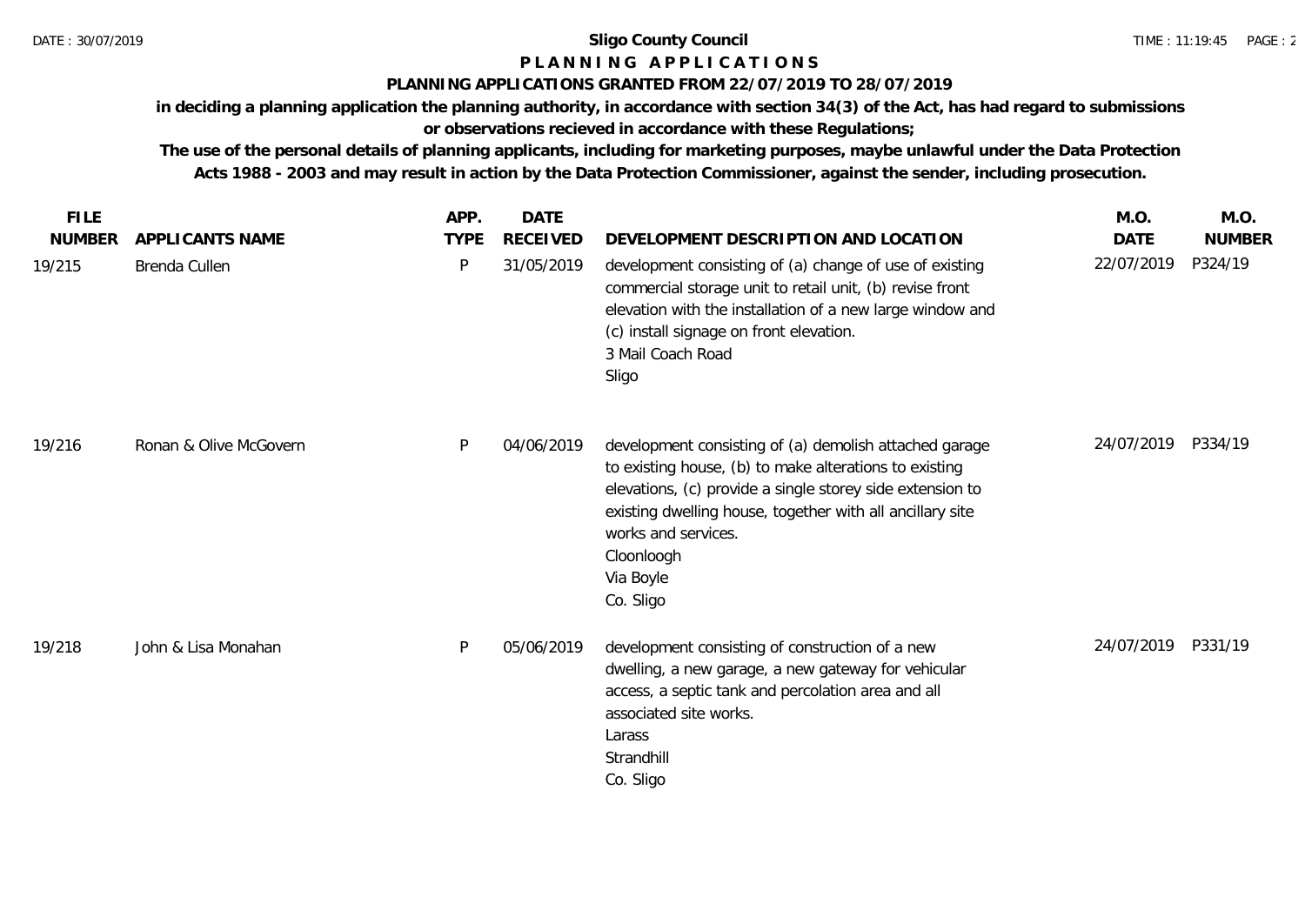# **P L A N N I N G A P P L I C A T I O N S**

# **PLANNING APPLICATIONS GRANTED FROM 22/07/2019 TO 28/07/2019**

**in deciding a planning application the planning authority, in accordance with section 34(3) of the Act, has had regard to submissions** 

# **or observations recieved in accordance with these Regulations;**

| <b>FILE</b> |                                         | APP.        | <b>DATE</b>     |                                                                                                                                                                                                                                                                                                                                                                                                                                                                                                                                    | M.O.       | M.O.          |
|-------------|-----------------------------------------|-------------|-----------------|------------------------------------------------------------------------------------------------------------------------------------------------------------------------------------------------------------------------------------------------------------------------------------------------------------------------------------------------------------------------------------------------------------------------------------------------------------------------------------------------------------------------------------|------------|---------------|
| NUMBER      | APPLICANTS NAME                         | <b>TYPE</b> | <b>RECEIVED</b> | DEVELOPMENT DESCRIPTION AND LOCATION                                                                                                                                                                                                                                                                                                                                                                                                                                                                                               | DATE       | <b>NUMBER</b> |
| 19/219      | McDonalds Restaurant of Ireland<br>Ltd. | P           | 06/06/2019      | development consisting of permission for the alterations<br>to the previous planning application Reg. Ref: PL18/275.<br>Proposed altertions include; Existing 2 no. Single and 2<br>no. Double internally illuminated Triple Sided Poster and<br>Menu signs to be replaced with 1 no. Single and 3 no.<br>Double, digital Poster and Menu Signs and 1 no.<br>proposed 15" Digital Screen at the Drive Thru Window<br>and associated site works.<br>McDonalds Drive Thru Restaurant,<br>Sligo Retail Park,<br>Dublin Road,<br>Sligo | 24/07/2019 | P333/19       |
| 19/220      | David Cullen                            | D           | 06/06/2019      | development consisting of demolition of a single storey<br>holiday chalet and construction of a one and a half storey<br>residence and laundry shed and associated site works.<br>Rosses Upper<br>Rosses Point<br>Sligo                                                                                                                                                                                                                                                                                                            | 26/07/2019 | P338/19       |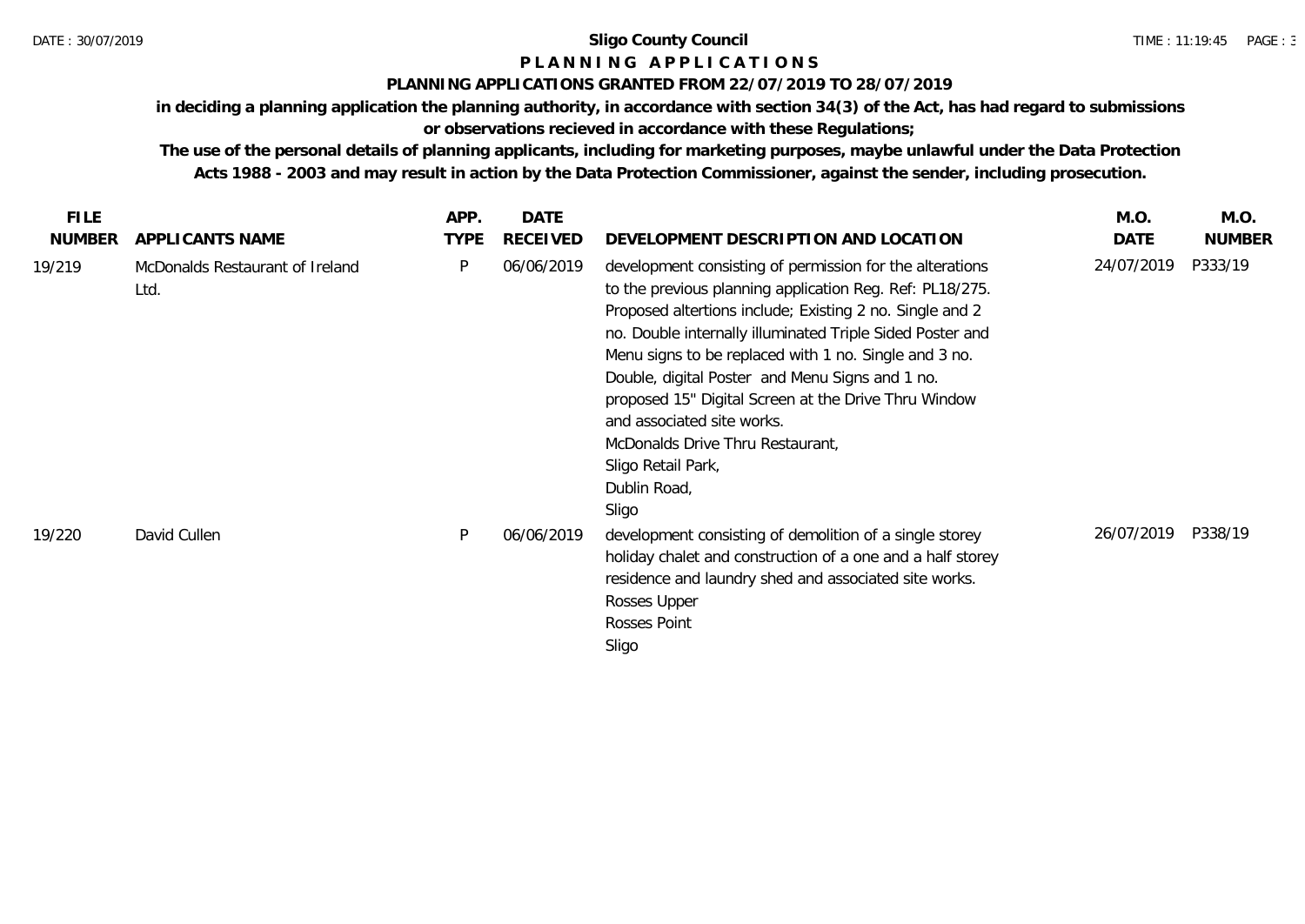# **P L A N N I N G A P P L I C A T I O N S**

# **PLANNING APPLICATIONS GRANTED FROM 22/07/2019 TO 28/07/2019**

**in deciding a planning application the planning authority, in accordance with section 34(3) of the Act, has had regard to submissions** 

**or observations recieved in accordance with these Regulations;**

| <b>FILE</b>   |                                | APP.         | <b>DATE</b>     |                                                                                                                                                                                                                                                                                                                                                                                                                                                                                                                                    | M.O.        | M.O.          |
|---------------|--------------------------------|--------------|-----------------|------------------------------------------------------------------------------------------------------------------------------------------------------------------------------------------------------------------------------------------------------------------------------------------------------------------------------------------------------------------------------------------------------------------------------------------------------------------------------------------------------------------------------------|-------------|---------------|
| <b>NUMBER</b> | APPLICANTS NAME                | <b>TYPE</b>  | <b>RECEIVED</b> | DEVELOPMENT DESCRIPTION AND LOCATION                                                                                                                                                                                                                                                                                                                                                                                                                                                                                               | <b>DATE</b> | <b>NUMBER</b> |
| 19/222        | Harrington Concrete Sligo ULC. | $\mathsf{R}$ | 07/06/2019      | development consisting of retention of the existing<br>asphalt plant (previously permitted under Planning ref.<br>No. 05/53 and ABP Ref No. PL 21.213509) and<br>associated infastructure including laboratory (9 sq.<br>Metres), site office (29 sq. metres) storage shed (1,400<br>sq. metres) and weighbridge within an application area<br>of c. 1 hectare.<br>Abbeytown townland<br>Ballysadare<br>Co. Sligo                                                                                                                  | 25/07/2019  | P336/19       |
| 19/224        | Callaghan Forklifts Ltd.       | P            | 07/06/2019      | development consisting of (1) Provision of forklift hire,<br>sales and servicing facility (previous permission granted<br>under PL 04/1403 for business, enterprise and light<br>industry use relates to same premises with a floor area of<br>593m2). (2) Alterations to external facade. (3) Provision<br>of first floor space in existing building with additional<br>area of 192m2. (4) Provision of elevational signage and<br>pylon signage.<br>Unit 1, Block A,<br>Collooney Business Park,<br>Rathrippin Td.,<br>Co. Sligo | 26/07/2019  | P339/19       |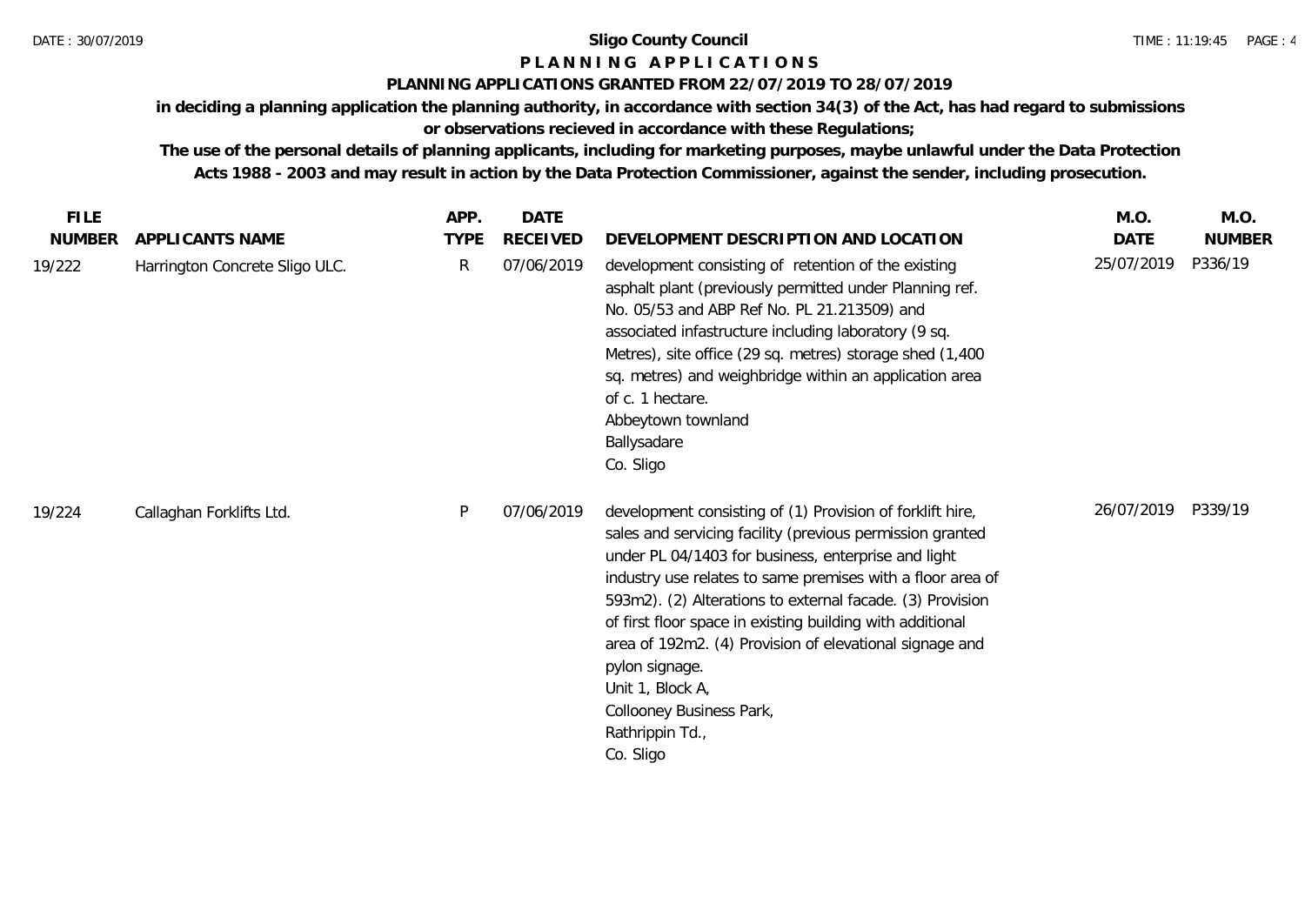# **P L A N N I N G A P P L I C A T I O N S**

# **PLANNING APPLICATIONS GRANTED FROM 22/07/2019 TO 28/07/2019**

**in deciding a planning application the planning authority, in accordance with section 34(3) of the Act, has had regard to submissions** 

# **or observations recieved in accordance with these Regulations;**

**The use of the personal details of planning applicants, including for marketing purposes, maybe unlawful under the Data Protection Acts 1988 - 2003 and may result in action by the Data Protection Commissioner, against the sender, including prosecution.**

| <b>FILE</b>   |                                | APP.        | <b>DATE</b>     |                                                                                                                                                                                                                                                                                                                                                        | M.O.       | M.O.          |
|---------------|--------------------------------|-------------|-----------------|--------------------------------------------------------------------------------------------------------------------------------------------------------------------------------------------------------------------------------------------------------------------------------------------------------------------------------------------------------|------------|---------------|
| <b>NUMBER</b> | APPLICANTS NAME                | <b>TYPE</b> | <b>RECEIVED</b> | DEVELOPMENT DESCRIPTION AND LOCATION                                                                                                                                                                                                                                                                                                                   | DATE       | <b>NUMBER</b> |
| 19/226        | Alan Mitchell                  | P           | 10/06/2019      | development consisting of construction of a 1st floor rear<br>bedroom extension.<br>60 the Hawthorns<br>Carraroe<br>Co. Sligo<br>F91 Y9WK                                                                                                                                                                                                              | 24/07/2019 | P332/19       |
| 19/228        | Strandhill Community Park Ltd. | P           | 11/06/2019      | development consisting of the construction of a proposed<br>community shelter (area 64sqm) along with a proposed<br>rain water harvesting tank system, solar photovoltaic roof<br>panels, a mother and baby changing table and all<br>associated site works.<br>Strand Celtic Football Club,<br>Strandhill Community Park,<br>Strandhill,<br>Co. Sligo | 26/07/2019 | P337/19       |

**Total: 11**

\*\*\* END OF REPORT \*\*\*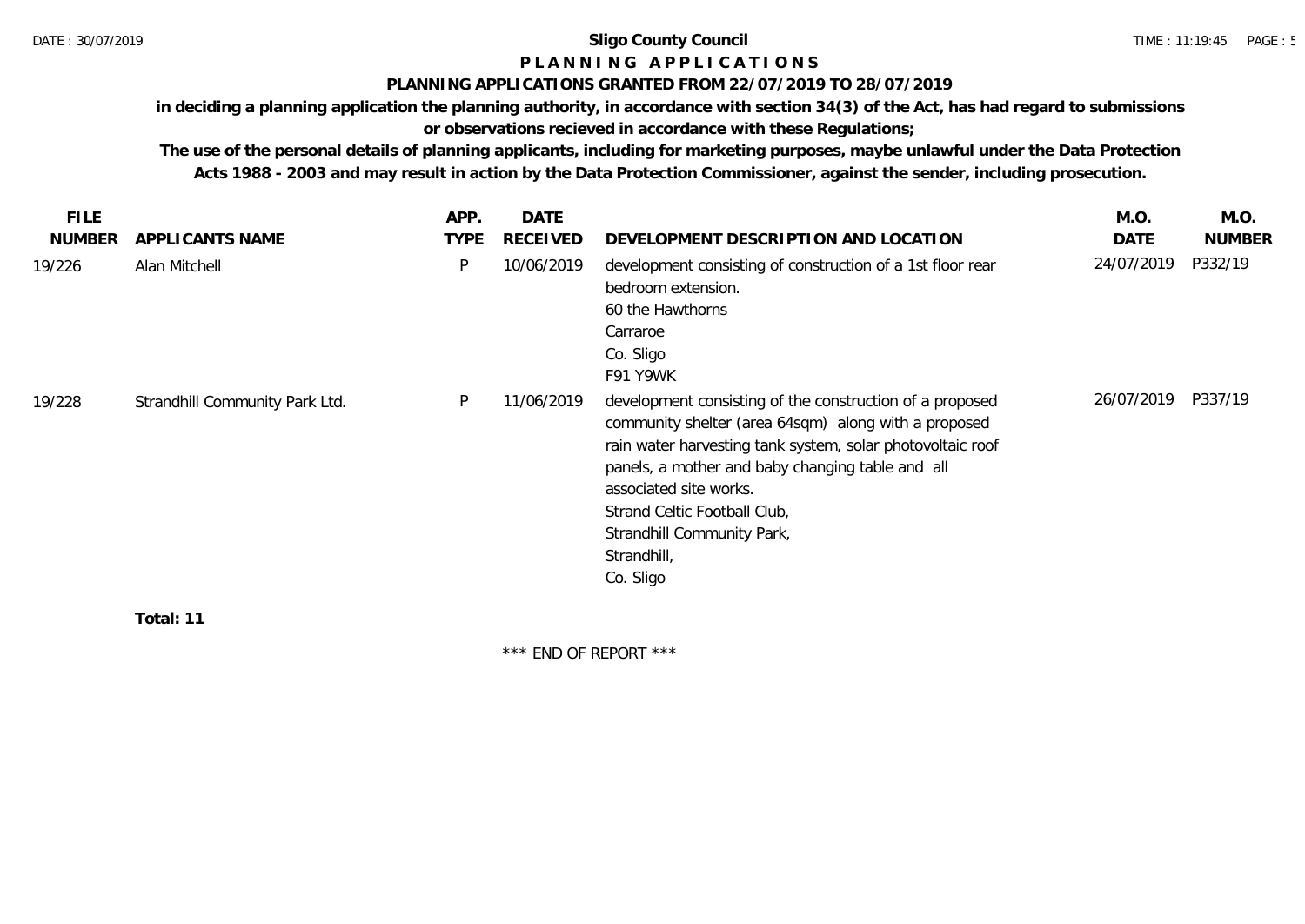# **P L A N N I N G A P P L I C A T I O N S**

#### **PLANNING APPLICATIONS REFUSED FROM 22/07/2019 TO 28/07/2019**

**in deciding a planning application the planning authority, in accordance with section 34(3) of the Act, has had regard to submissions or observations recieved in accordance with these Regulations;**

**The use of the personal details of planning applicants, including for marketing purposes, maybe unlawful under the Data Protection Acts 1988 - 2003 and may result in action by the Data Protection Commissioner, against the sender, including prosecution.**

| <b>FILE</b>   |                                                     | A DE | $\sim$ $\sim$ $\sim$<br>DA I | <b>ENT DESCRIPTION AND</b><br>$\cap$ nn.<br>)E\/F<br>. JIEN L<br>பட | IVI.U       | IVI.U         |
|---------------|-----------------------------------------------------|------|------------------------------|---------------------------------------------------------------------|-------------|---------------|
| <b>NUMBER</b> | <b>ANTS NAME</b><br>A DDI<br>$\sqrt{2}$<br>CAN<br>u | TVDL | ◡⊢                           | <b>OCATION</b>                                                      | <b>DATF</b> | <b>NUMBER</b> |

/

**Total: 0**

\*\*\* END OF REPORT \*\*\*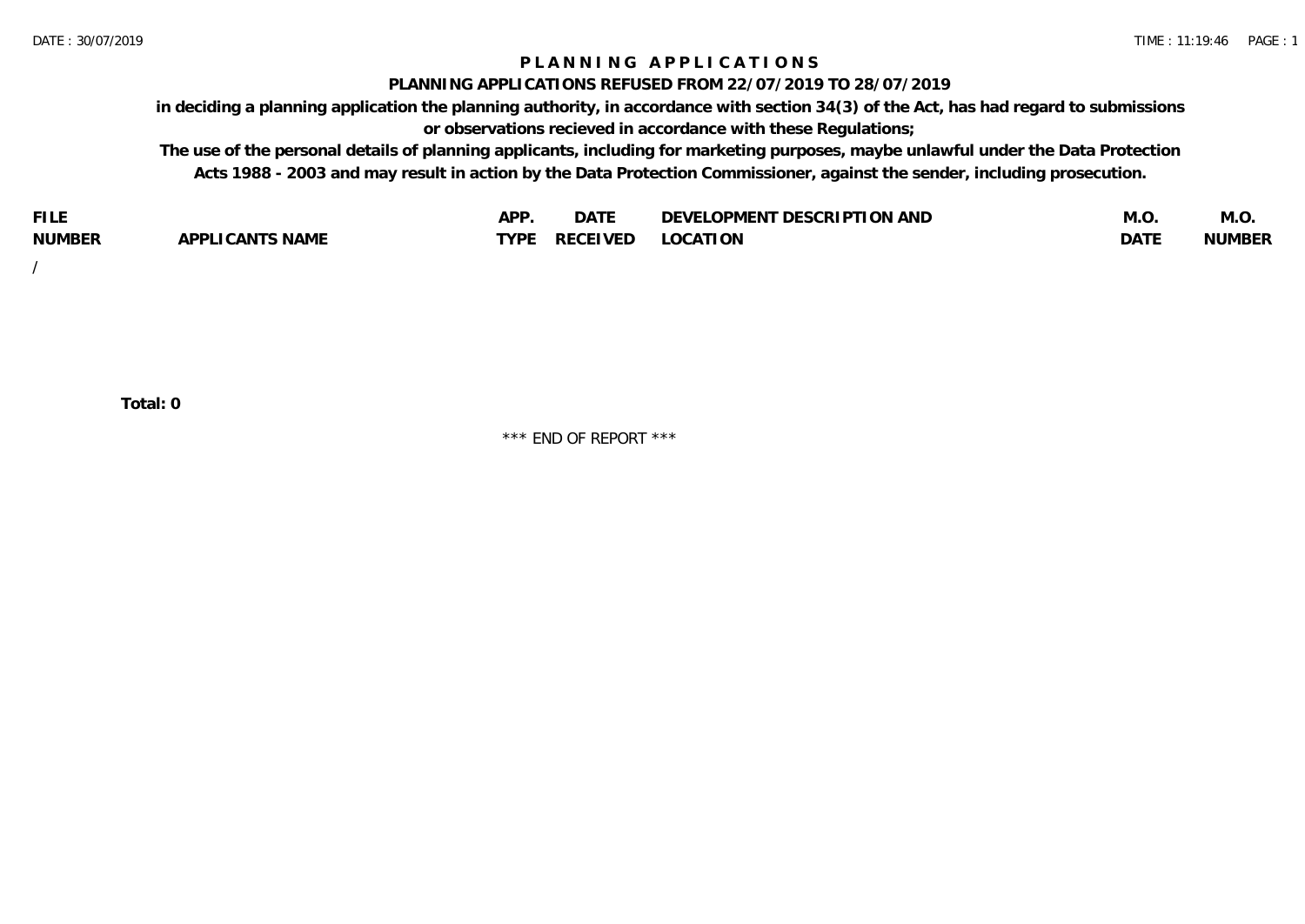# **A N B O R D P L E A N A L A APPEAL DECISIONS NOTIFIED FROM 22/07/2019 TO 28/07/2019**

| <b>FILE</b> | APPLICANTS NAME    | APP.           | <b>DECISON</b> | L.A. | DEVELOPMENT DESCRIPTION AND LOCATION | B.P.      |          |
|-------------|--------------------|----------------|----------------|------|--------------------------------------|-----------|----------|
|             | NUMBER AND ADDRESS | <b>TYPE</b>    | DATE           | DEC. |                                      | DEC. DATE | DECISION |
|             |                    |                |                |      |                                      |           |          |
|             |                    |                |                |      |                                      |           |          |
|             |                    |                |                |      |                                      |           |          |
|             |                    |                |                |      |                                      |           |          |
|             |                    |                |                |      |                                      |           |          |
|             |                    |                |                |      |                                      |           |          |
|             |                    |                |                |      |                                      |           |          |
|             | Total:             | $\overline{0}$ |                |      |                                      |           |          |
|             |                    |                |                |      |                                      |           |          |
|             |                    |                |                |      |                                      |           |          |

**\*\*\*\*\*\*\*\*\*\*\*\* END OF REPORT \*\*\*\*\*\*\*\*\*\*\*\***